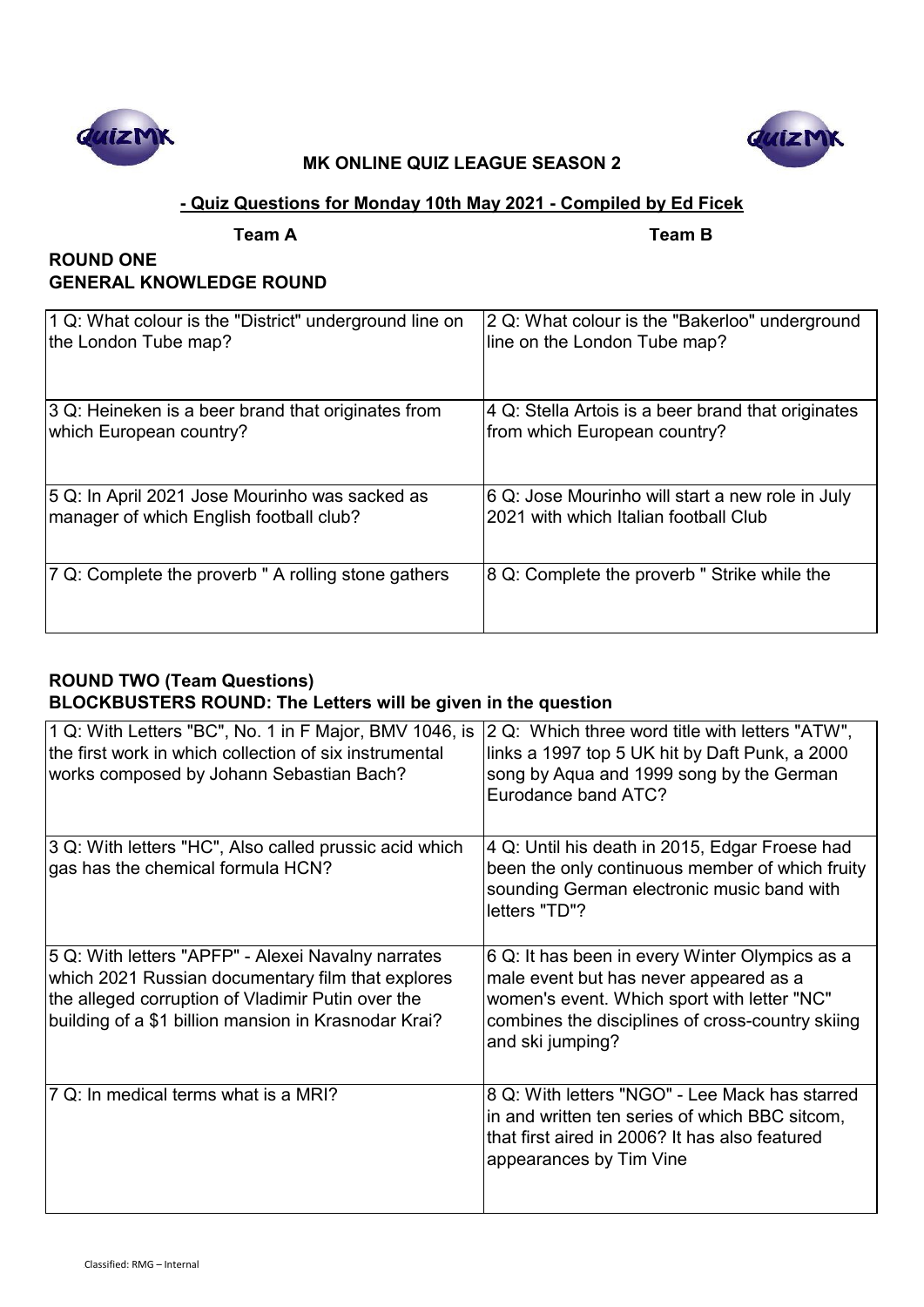



#### **- Quiz Questions for Monday 10th May 2021 - Compiled by Ed Ficek**

**ROUND THREE** 

**Team A Team B**

#### **INDIVIDUALS CHOICE ROUND - QM - READ CATEGORIES OUT TO PLAYERS TO BE CHOSEN**

#### **The Categories are:-**

| 3 & 4 Rugby Union                                                                                                                                   |
|-----------------------------------------------------------------------------------------------------------------------------------------------------|
| 7 & 8 Disney                                                                                                                                        |
| 2 Q: Who wrote "The Great Gatsby"?                                                                                                                  |
| 4 Q: Since 2010 Rob Baxter has been the Director of<br>Rugby at which English Rugby Union club? In 2020 he<br>led them to their first European Cup. |
| 6 Q: On a standard UK Monopoly board what is the<br>purchase value of Pall Mall?                                                                    |
| 8 Q: Princess Ariel is the protagonist of which Disney<br>film?<br><b>A: LITTLE MERMAID</b>                                                         |
|                                                                                                                                                     |

#### **ROUND FOUR THEME ROUND. This weeks theme is Fashion & Clothing** 1 Q: Which founder of an international clothing chain with distinctive chequered patterns was also the inventor of gabardine? 2 Q: What name is given to the diamond shape pattern often seen on socks? 3 Q: What name is given to the thin veil worn by Moslem 4 Q: A fibre made of two or more mixed fibres is called women in public? what? 5 Q: Which item of clothing did James Belcher give his name to in the nineteenth century? 6 Q: Which graceful creature was part of the Gloria Vanderbilt jeans logo? 7 Q: What name is given to a type of cloak, originating in 8 Q: Chaps, Club Monaco and Polo are all divisions of South America, which resembles a blanket with a central what company?

hole for the head?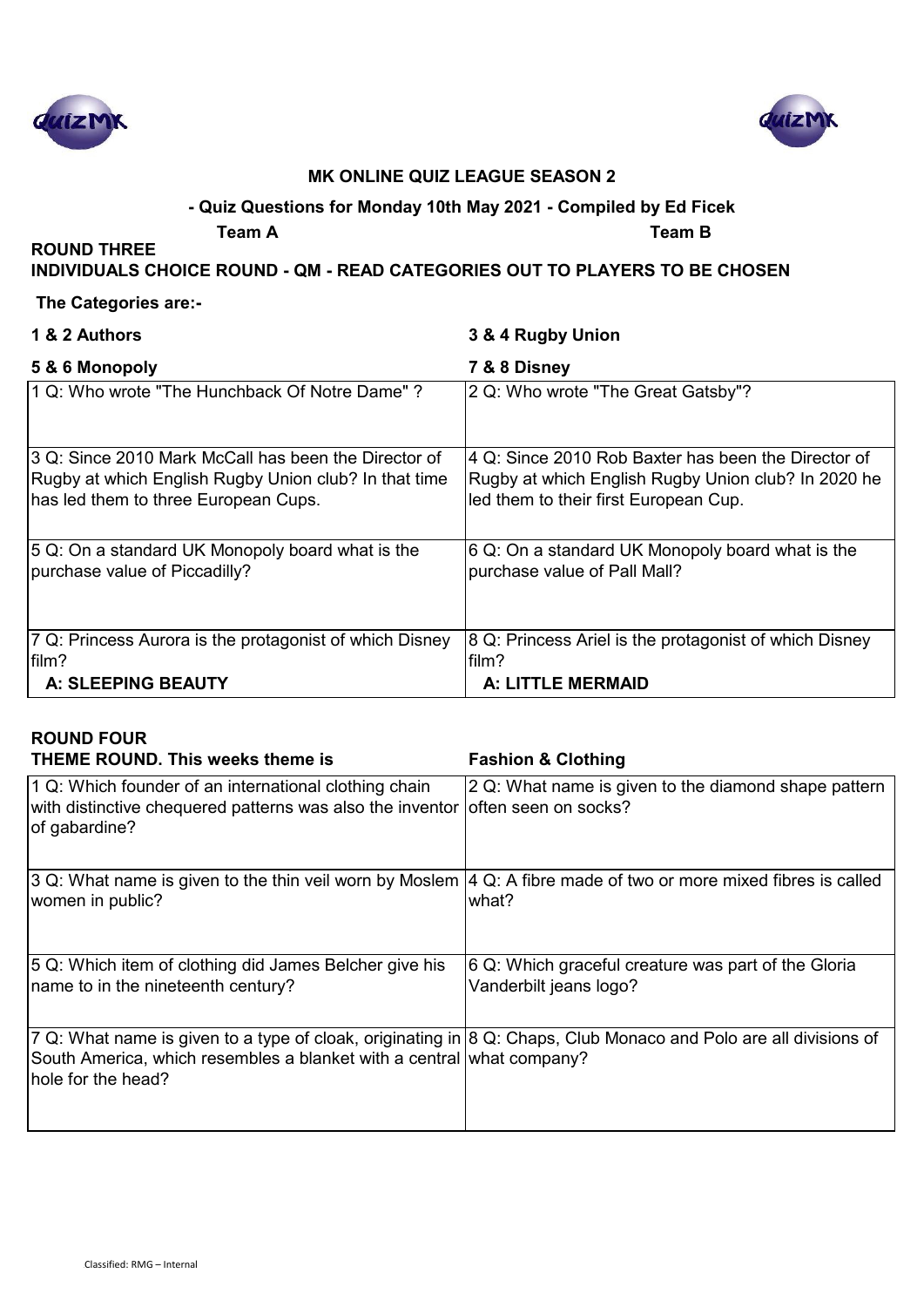

## **- Quiz Questions for Monday 10th May 2021 - Compiled by Ed Ficek**

#### **Team A Team B**

## **ROUND FIVE (Team Questions) GENERAL KNOWLEDGE ROUND**

| 1 Q: Composer/pianist James P.Johnson originated      | 2 Q: Which American dance that was particularly                   |
|-------------------------------------------------------|-------------------------------------------------------------------|
| the rhythm to which dance named after a harbour city  | popular in the African-American communities of                    |
| in South Carolina? The dance achieved its peak in     | Harlem during the late 1920s was named for a                      |
| popularity in the mid 1920s.                          | famous US aviator?                                                |
| 3 Q: In May 1991 which chemist became the first       | 4 Q: In June 1983 which physicist became the                      |
| British woman to go into space?                       | first American woman to go into space?                            |
| 5 Q: American singer-songwriter "Khalid" duetted with | 6 Q: English rapper "Stormzy" duetted with Ed                     |
| Ed Sheeran on which 2019 UK number one single?        | Sheeran on which 2019 UK number one single?                       |
| 7 Q: How many islands are in the Azores group?        | 8 Q: How many islands are there in the Tristan da<br>Cunha group? |

#### **HALF TIME!**

#### **ROUND SIX ( TEAM QUESTIONS ) THEME ROUND. This weeks theme is Television 2020**

| 1 Q: Name either of the winners of the first series of                                                                                       | 2 Q: Who won 2020's I'm a CelebrityGet Me         |
|----------------------------------------------------------------------------------------------------------------------------------------------|---------------------------------------------------|
| Winter Love Island?                                                                                                                          | Out Of Here?                                      |
| 3 Q: Name either of the couple which became the first  4 Q: Name either of the couple that became the<br>same-sex pairing on Dancing on Ice? | first same-sex pairing in Strictly Come Dancing?  |
| 5 Q: Which Ex England cricketer appeared in a BBC                                                                                            | 6 Q: Netflix's The Last Dance showed an insight   |
| documentary about his battle with bulimia?                                                                                                   | linto the life of which basketball star?          |
| 7 Q: What is the first name of the female lead                                                                                               | 8 Q: What is the first name of the main character |
| character in the BBC drama series "Normal people",                                                                                           | in BBC drama series "I May Destroy You", played   |
| played by Daisy Edgar Jones?                                                                                                                 | by Michaela Coel?                                 |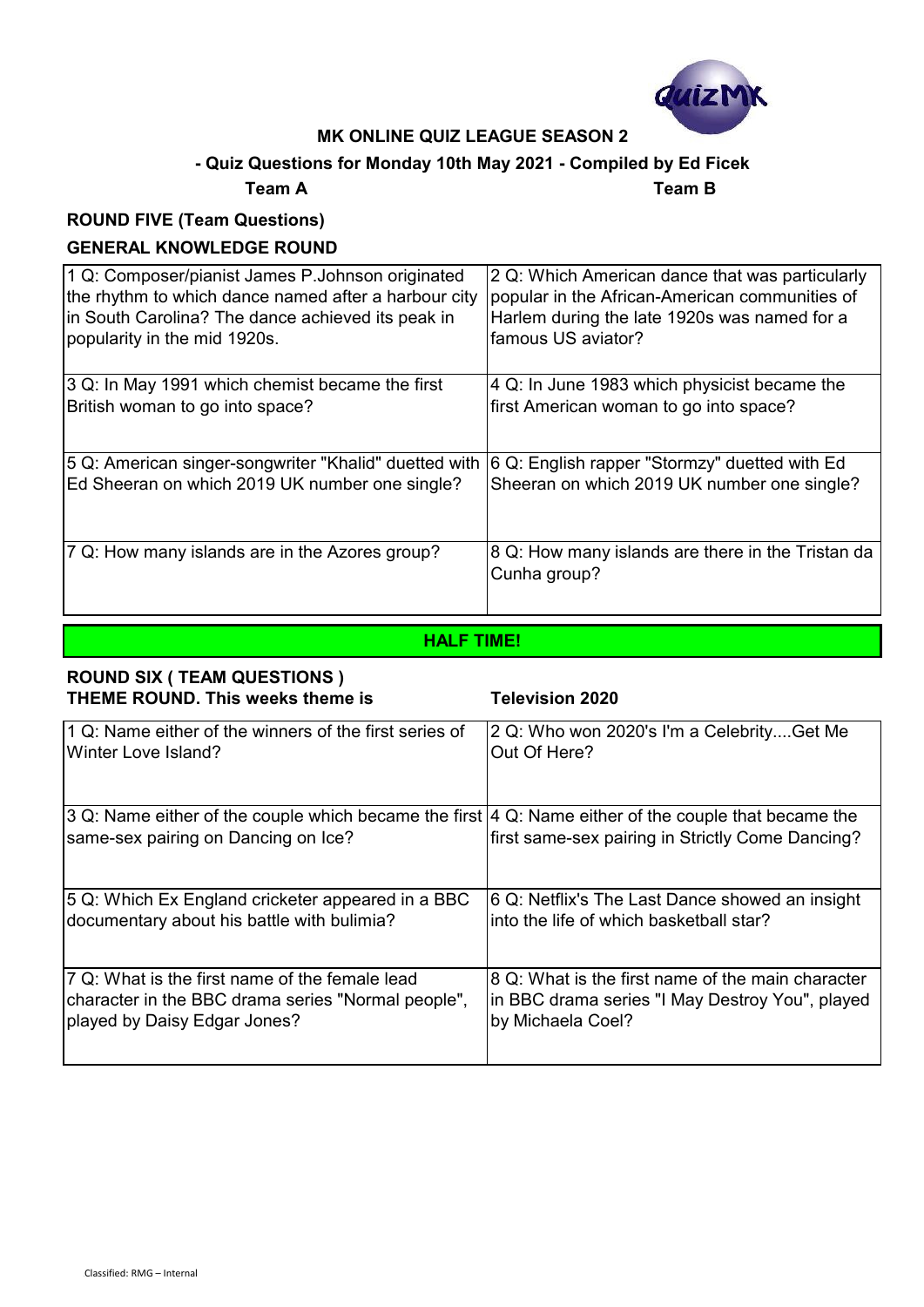



#### **- Quiz Questions for Monday 10th May 2021 - Compiled by Ed Ficek**

#### **Team A Team B**

# **ROUND SEVEN THEME ROUND. This weeks theme is Trains & Railways**

 **A: A:** 

| 1 Q: St David's, St Thomas and St James Park are all railway<br>stations in which British city?                                 | 2 Q: In which classic of 19th century literature is the<br>heroine killed by a train?                           |
|---------------------------------------------------------------------------------------------------------------------------------|-----------------------------------------------------------------------------------------------------------------|
| 3 Q: What is the name of the physical object given to a train                                                                   | 4 Q: In Australia, the Indian Pacific Railway travels                                                           |
| driver to authorize use of a particular stretch of single track?                                                                | between which two cities?                                                                                       |
| 5 Q: What is the name of the safety mechanism on a train<br>which automatically applies the brake if a lever is released? It is | 6 Q: Sitting in a railway station with a ticket for my<br>destination? is a line from which Simon and Garfunkel |
| intended to stop a train if the driver is incapacitated.                                                                        | song?                                                                                                           |
| 7 Q: Who was the famous passenger on 'the sealed train' in                                                                      | 8 Q: In which county in England could you climb                                                                 |
| 1917?                                                                                                                           | aboard a train on the Watercress Line?                                                                          |

## **ROUND EIGHT**

#### **INDIVIDUALS CHOICE ROUND - QM - READ CATEGORIES OUT TO PLAYERS TO BE CHOSEN The Categories are:-**

#### **1 & 2 Women's Tennis 3 & 4 French Regions**

| 5 & 6 New Cars                                                                                                       | 7 & 8 Human Body                                                                                                           |
|----------------------------------------------------------------------------------------------------------------------|----------------------------------------------------------------------------------------------------------------------------|
| 1 Q: Which Romanian Women's tennis player won the 2018<br>French Open and then Wimbledon the following year in 2019? | 2 Q: Which Japanese Women's tennis player has<br>won the US and Australian opens now twice each,<br>between 2018 and 2021? |
| 3 Q: Which city is the capital of the "Grand Est" region, also the<br>formal seat of the European Parliament?        | 4 Q: Which city is the capital of the "Burgundy" region,<br>also from where a famous mustard originates?                   |
| 5 Q: Which car manufacturer is releasing a new SUV model<br>"Bronco" in 2021?                                        | 6 Q: Which car manufacturer is releasing a new "ID<br>Crozz" model in 2021?                                                |
| 7 Q: Which small, pea shaped gland in the brain is responsible<br>for regulating some hormones including melatonin?  | 8 Q: Which glands found above the kidneys are<br>responsible for producing the steroids aldosterone<br>and cortisol?       |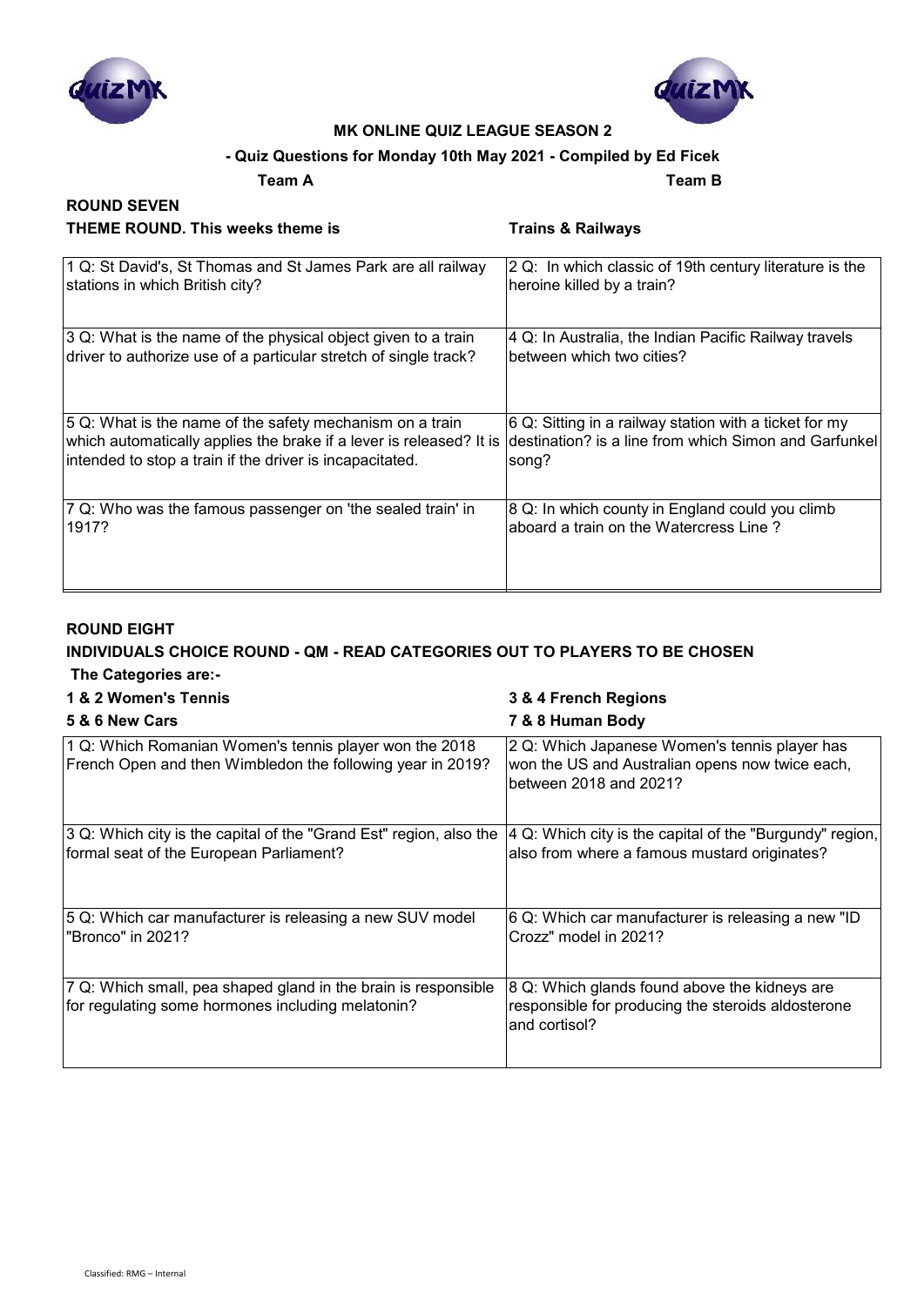



**- Quiz Questions for Monday 10th May 2021 - Compiled by Ed Ficek**

**Team A Team B**

## **ROUND NINE**

**PICK A LETTER. Surnames only for individuals : The letter will be given in the question**

| 1 Q: With surname beginning with letter "N" - In<br>the 2000s which Scottish songwriter had hits with<br>"Last Request", "Jenny Don't be Hasty" and<br>"Pencil full of Lead"? | $ 2 Q$ : In which fictional county with letter "M" is the<br>town of Causton where murders seem to<br>proliferate on TV?                 |
|-------------------------------------------------------------------------------------------------------------------------------------------------------------------------------|------------------------------------------------------------------------------------------------------------------------------------------|
| 3 Q: With letter "B" - Which cut of beef comes<br>from the breast of a cow?                                                                                                   | 4 Q: With letter "L" - Published in 2005, what is<br>Ithe title of the first novel in Kate Mosse's<br>Languedoc trilogy?                 |
| 5 Q: With letter "P" - What name is shared by a<br>style of Italian sandwich and a company founded<br>in 1961 that is famous for its stickers and trading<br>cards?           | 6 Q: Meaning 'ground meat', what is the<br>Japanese word with letter "S" for the fish based<br>product used to make imitation crab meat? |
| 7 Q: Which word with letter "B" - can be the<br>nickname of a luxury car & an illegal delivery by a<br>bowler in cricket?                                                     | 8 Q: Which London theatre with letter "W"<br>claimed that during World War 2, "We never<br>closed"?                                      |

## **ROUND TEN GENERAL KNOWLEDGE ROUND**

| 1 Q: Which is the oldest Dukedom in Britain with<br>the title being created in 1483?                                                        | 2 Q: Which is the second oldest Dukedom in<br>Britain with the title being created in 1547?                                                                                                              |
|---------------------------------------------------------------------------------------------------------------------------------------------|----------------------------------------------------------------------------------------------------------------------------------------------------------------------------------------------------------|
| 3 Q: From the Latin "Troglodytes Troglodytes"<br>which common small British Bird is being referred<br>to?                                   | 4 Q: From the Latin "Erithacus Rubecula" which<br>common small British Bird is being referred to?                                                                                                        |
| 5 Q: Which popular electronic robotic puppy dog<br>was "Toy of the year" in 2013, according to the<br>Toy Retailers association?            | 6 Q: Which popular electronic toy resembling a<br>hamster or owl like creature was "Toy of the<br>year" in 2012, according to the Toy Retailers<br>association?                                          |
| 7 Q: Which racehorse can claim to be the greatest<br>steeplechaser of all time, winning Three<br>Cheltenham Gold Cups in 1964, 65 and 1966? | 8 Q: One of the most famous racehorses of all<br>time winning 34 of his 70 races. This Grey horse<br>won the Irish Grand National, Cheltenham Gold<br>Cup and King George VI Chase on four<br>occasions? |